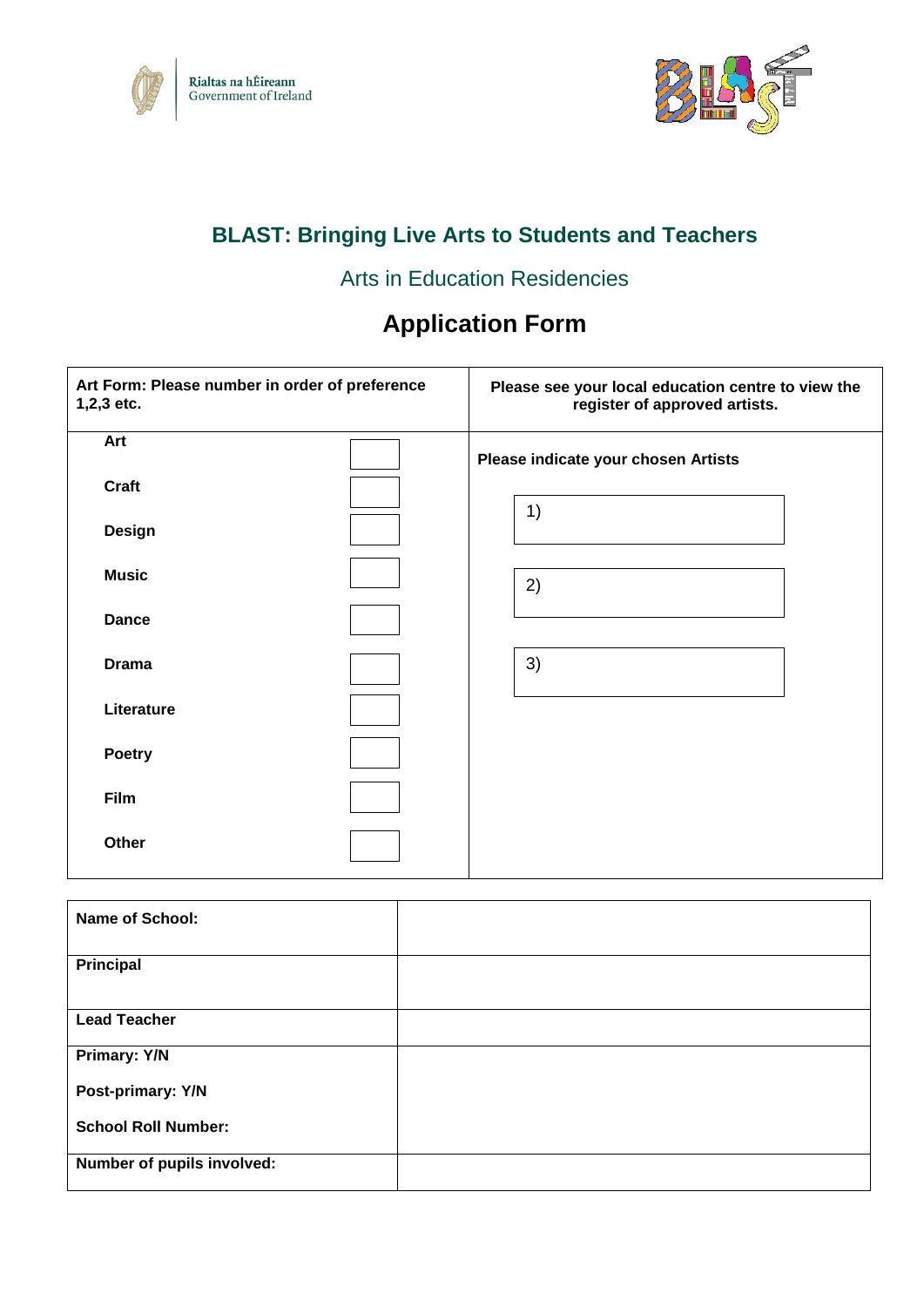| Address:                                                                                                                         |                                   |       |                             |                             |        |
|----------------------------------------------------------------------------------------------------------------------------------|-----------------------------------|-------|-----------------------------|-----------------------------|--------|
| Phone/Mobile:                                                                                                                    |                                   |       |                             |                             |        |
| Email:                                                                                                                           |                                   |       |                             |                             |        |
| <b>School Details</b>                                                                                                            |                                   |       | <b>Please indicate Y/N</b>  |                             |        |
| Girls only:<br><b>Boys only:</b><br>Co-Ed:<br>DEIS:<br><b>Special School:</b><br>Rural:<br>All subjects delivered through Irish: |                                   |       |                             |                             |        |
| Please indicate your involvement in previous Arts/Creative initiatives:                                                          |                                   |       |                             |                             |        |
| Initiative:                                                                                                                      |                                   | Year: | Name of<br>Artist/Creative: | In-school<br>Residency      | Yes/No |
| Initiative:                                                                                                                      |                                   | Year: | Name of<br>Artist/Creative: | In-school<br>Residency      | Yes/No |
| Initiative:                                                                                                                      |                                   | Year: | Name of<br>Artist/Creative: | In-school<br>Residency      | Yes/No |
| Initiative:                                                                                                                      |                                   | Year: | Name of<br>Artist/Creative: | In-school<br>Residency      | Yes/No |
| <b>Proposed Timeframe of</b><br>project :(please tick)                                                                           | <b>October - December</b><br>2022 |       |                             | January - end of April 2023 |        |
|                                                                                                                                  |                                   |       |                             |                             |        |

| <b>Participating Classes</b> |          |                  |  |  |  |
|------------------------------|----------|------------------|--|--|--|
| Teacher                      | Class/es | Number of pupils |  |  |  |
|                              |          |                  |  |  |  |
|                              |          |                  |  |  |  |
|                              |          |                  |  |  |  |
|                              |          |                  |  |  |  |
|                              |          |                  |  |  |  |
|                              |          |                  |  |  |  |

 $\mathsf{r}$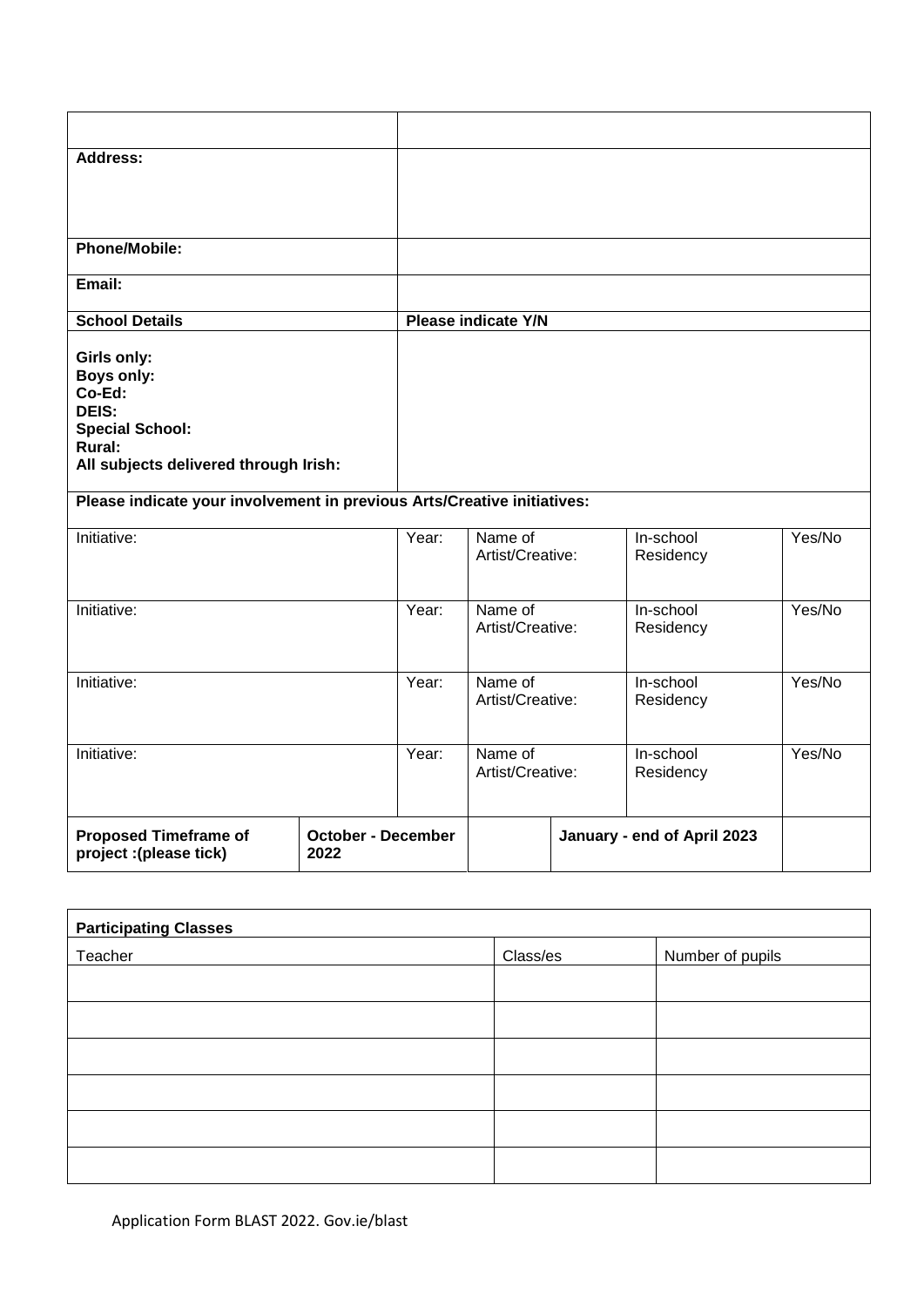| The artist's contact hours (14 contact hours and 6 hours planning / preparation / review): to be decided in<br>consultation with school / lead teacher and local education centre (total 20 hours) |  |                |  |  |                           |  |
|----------------------------------------------------------------------------------------------------------------------------------------------------------------------------------------------------|--|----------------|--|--|---------------------------|--|
| No of weeks:                                                                                                                                                                                       |  | Days per week: |  |  | Contact hours per<br>day: |  |
| Proposed start date of project:                                                                                                                                                                    |  |                |  |  |                           |  |
| Proposed completion date of project                                                                                                                                                                |  |                |  |  |                           |  |

#### **Completed applications must also include the following:**

| Written proposal for the Residency: |                                                                                                                  |  |  |  |  |  |
|-------------------------------------|------------------------------------------------------------------------------------------------------------------|--|--|--|--|--|
| ✓                                   | The written proposal is required to include the theme or basis of proposed residency.                            |  |  |  |  |  |
| ✓                                   | Please indicate the aims and anticipated outcomes.                                                               |  |  |  |  |  |
| $\checkmark$                        | Include the number of classes and pupils that will participate in the residency.                                 |  |  |  |  |  |
| ✓                                   | What materials, space and storage will be made available by the school to support the residency.                 |  |  |  |  |  |
| ✓                                   | The application should demonstrate the track record of any previous school and artist/creative<br>collaboration. |  |  |  |  |  |
| ✓                                   | Information included in the application should demonstrate a whole school commitment to the project.             |  |  |  |  |  |
|                                     | $\sim$ Drojects should have regard to the relayant school surrigula where appropriate and have a feeus on        |  |  |  |  |  |

- ✓ Projects should have regard to the relevant school curricula where appropriate and have a focus on process.
- Include the planned method of documentation of the project; for example, digital footage/imagery (with consent).
- Proposal can be supported by images/visuals/mind maps/planning models.

#### **Application Checklist :**

- Completed application form
- **Proposal**

### **COVID- 19 related Public Health Guidance:**

Proposals should be based on the best public health advice and guidance available at the time you are making your application. Your proposal should be feasible and adaptable should social distancing and/or other public health measures impact on all or part of the period to which this residency proposal applies.

In the event that your application is successful, and you subsequently need to change or alter some or all of your proposal on the basis of changed public health advice, you should contact the director of your local education centre in advance to discuss this. Consideration must be given to the possibility of virtual/remote residencies. Further information on Public Health guidance is available on HSE and Government websites and is updated frequently. See [HSE.ie](https://www.hse.ie/eng/) and [Go](https://www.gov.ie/en/)v.ie

#### **Conditions of BLAST Arts in Education Residency Initiative 2022:**

Successful residencies may only begin when written notification of selection of applications is received from the local full-time education centre and Garda vetting has been completed.

Education centres will organise the application by individual artists for Garda vetting.

The artist will be funded for a total of 20 hours, which will include 6 hours for planning, development and review in partnership with teachers.